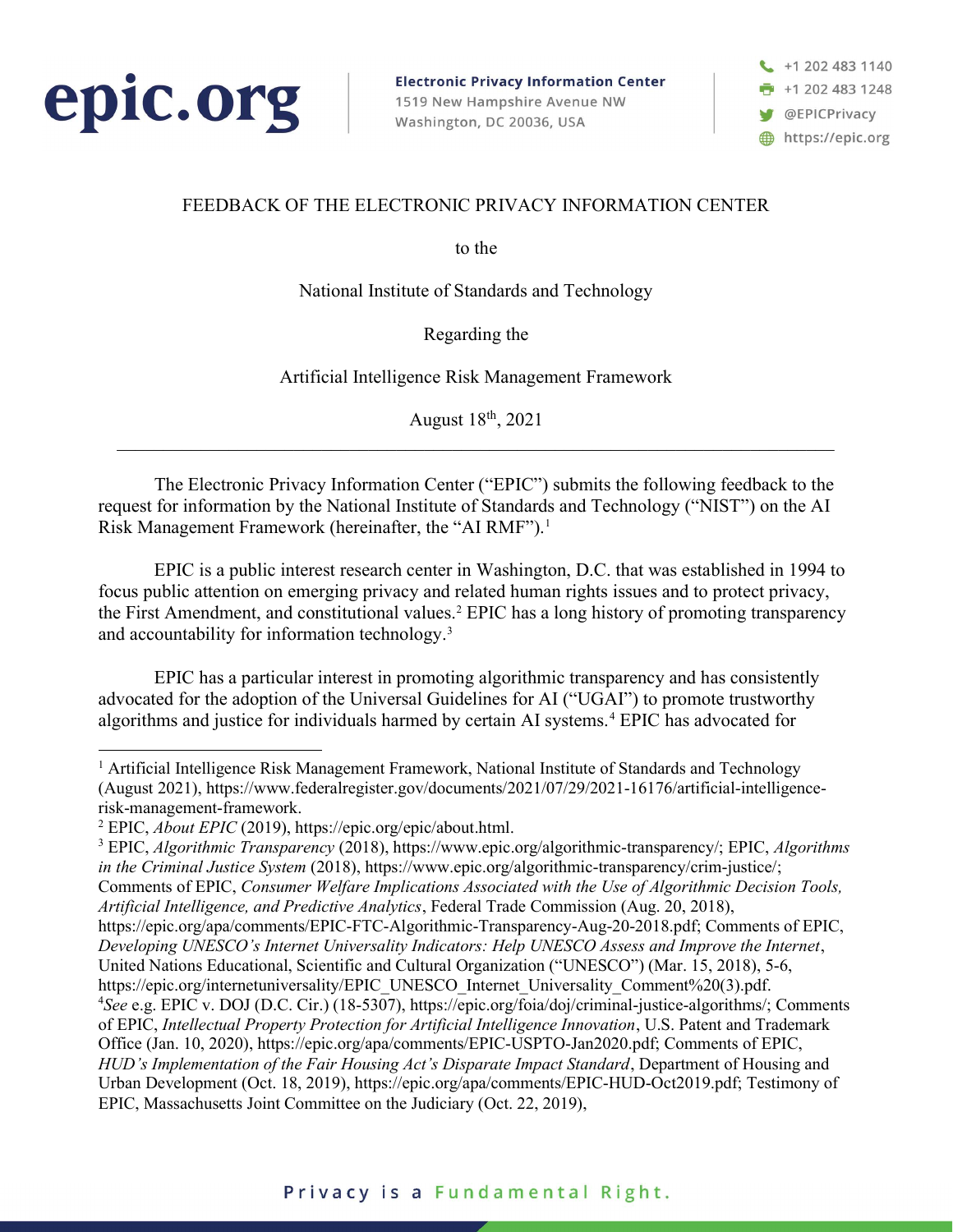transparency and accountability internationally related to the use of AI systems, litigating cases against the U.S. Department of Justice to compel production of documents regarding "evidencebased risk assessment tools"<sup>5</sup> and against the U.S. Department of Homeland Security to produce documents about a program purported to assess the probability of whether an individual committed a crime.<sup>6</sup> In 2018, EPIC and leading scientific societies petitioned the U.S. Office of Science and Technology Policy to solicit public input on U.S. Artificial Intelligence Policy.<sup>7</sup> EPIC submitted comments urging the National Science Foundation to adopt the UGAI and to promote and enforce the UGAI across funding, research, and deployment of U.S. AI systems.<sup>8</sup> EPIC has also recently submitted comments to the National Security Commission on Artificial Intelligence, the U.S. Office of Science and Technology Policy, the European Commission, and the U.S. Office of Management and Budget urging the adoption of AI system regulation that meaningfully protects individuals.<sup>9</sup>

In an effort to establish necessary consumer safeguards, EPIC filed FTC complaints against HireVue,<sup>10</sup> a company that sells algorithmic employment screening, and AirBnB,<sup>11</sup> the rental service that claims to assess risk in potential renters based on an opaque algorithm. EPIC has also filed a petition with the FTC for a rulemaking for AI in Commerce.<sup>12</sup> EPIC also published the *AI Policy* Sourcebook, the first reference book on AI policy.<sup>13</sup>

https://epic.org/testimony/congress/EPIC-FacialRecognitionMoratorium-MA-Oct2019.pdf; Statement of EPIC, Industries of the Future, U.S. Senate Committee on Commerce, Science & Transportation (Jan. 15, 2020), https://epic.org/testimony/congress/EPIC-SCOM-AI-Jan2020.pdf; Comments of EPIC, Request for Information: Big Data and the Future of Privacy, Office of Science and Technology Policy (Apr. 4, 2014), https://epic.org/privacy/big-data/EPIC-OSTP-Big-Data.pdf.

<sup>&</sup>lt;sup>5</sup> EPIC, *EPIC v. DOJ (Criminal Justice Algorithms)*, https://epic.org/foia/doj/criminal-justice-algorithms/.

<sup>6</sup> See Id. and EPIC, EPIC v. DHS (FAST Program), https://epic.org/foia/dhs/fast/.

<sup>&</sup>lt;sup>7</sup> EPIC, Petition to OSTP for Request for Information on Artificial Intelligence Policy (July 4, 2018), https://epic.org/privacy/ai/OSTP-AI-Petition.pdf.

<sup>&</sup>lt;sup>8</sup> EPIC, Request for Information on Update to the 2016 National Artificial Intelligence Research and Development Strategic Plan, National Science Foundation, 83 FR 48655 (Oct. 26, 2018),

https://epic.org/apa/comments/EPIC-Comments-NSF-AI-Strategic-Plan-2018.pdf.

<sup>&</sup>lt;sup>9</sup> Comments of EPIC, Solicitation of Written Comments by the National Security Commission on Artificial Intelligence, 85 Fed. Reg. 32,055, National Security Commission on Artificial Intelligence (Sep. 30, 2020), https://epic.org/apa/comments/EPIC-comments-to-NSCAI-093020.pdf; Comments of EPIC, Request for Comments on a Draft Memorandum to the Heads of Executive Departments and Agencies, "Guidance for Regulation of Artificial Intelligence Applications," 85 Fed. Reg. 1825, Office of Management and Budget (Mar. 13, 2020), https://epic.org/apa/comments/EPIC-OMB-AI-MAR2020.pdf; Comments of EPIC, Request for Feedback in Parallel with the White Paper on Fundamental Rights, European Commission Fundamental Rights Policy Unit (May 29, 2020), https://epic.org/apa/comments/EPIC-EU-Commission-AI-Comments-May2020.pdf; Comments of EPIC, Proposal for a legal act of the European Parliament and the Council laying down requirements for Artificial Intelligence, European Commission (Sep. 10, 2020), https://epic.org/apa/comments/EPIC-EU-Commission-AI-Sep2020.pdf.

<sup>&</sup>lt;sup>10</sup> Complaint and Request for Investigation, Injunction, and Other Relief, In re HireVue (Nov. 6, 2019), https://epic.org/privacy/ftc/hirevue/EPIC\_FTC\_HireVue\_Complaint.pdf.

<sup>&</sup>lt;sup>11</sup> Complaint and Request for Investigation, Injunction, and Other Relief, *In re Airbnb* (Feb. 27, 2019), https://epic.org/privacy/ftc/airbnb/EPIC\_FTC\_Airbnb\_Complaint\_Feb2020.pdf.

 $12$  In re: Petition for Rulemaking Concerning Use of Artificial Intelligence in Commerce, EPIC (Feb. 3, 2020), https://epic.org/privacy/ftc/ai/EPIC-FTC-AI-Petition.pdf.

<sup>13</sup> EPIC AI Policy Sourcebook 2020 (EPIC 2020), https://epic.org/bookstore/ai2020/.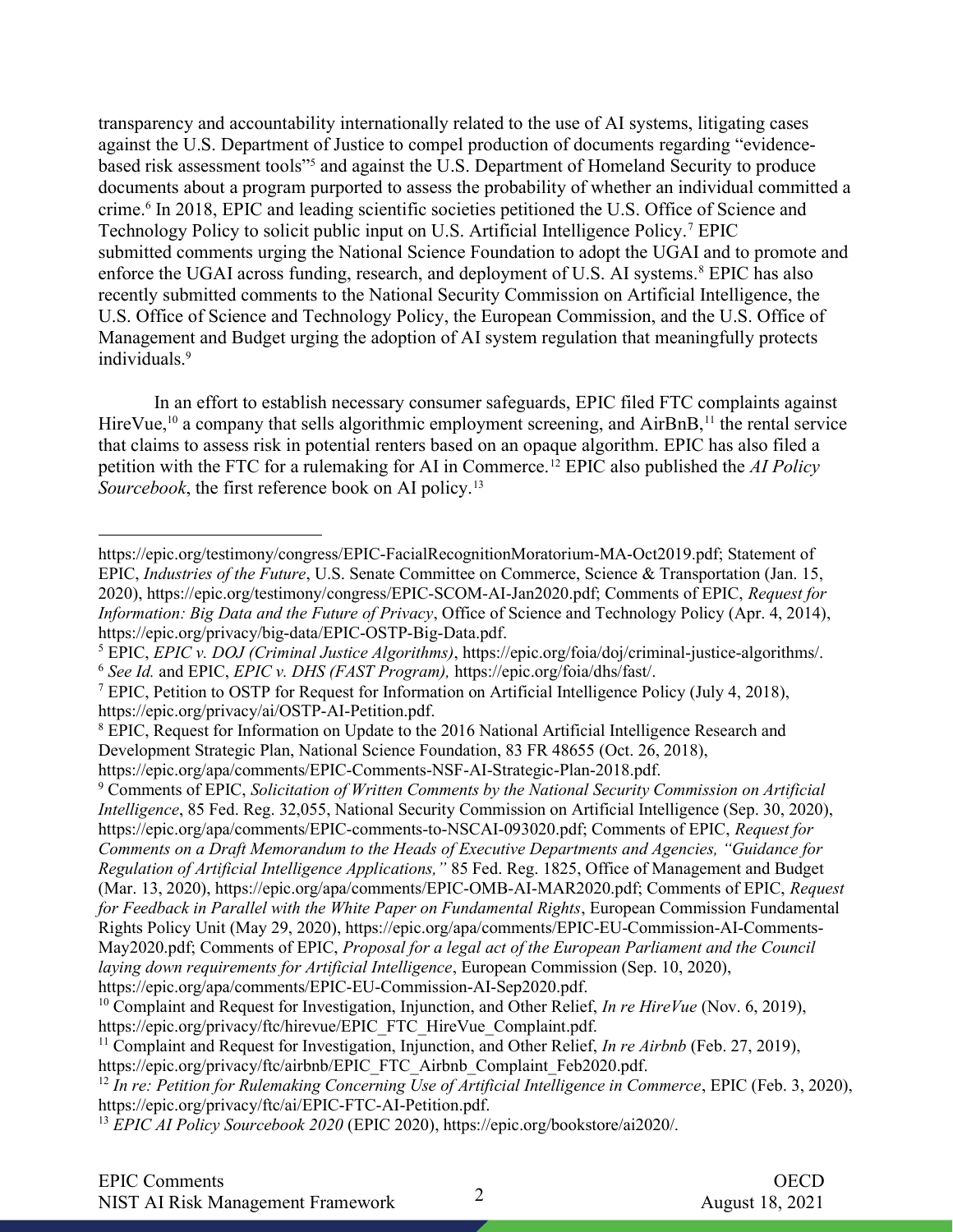EPIC applauds the efforts NIST has made to substantively incorporate public input and transparency in the AI RMF development process and we encourage NIST to continue these efforts. In crafting the AI RMF, EPIC recommends that NIST (i) draft the AI RMF with an eye toward interoperability with current and forthcoming AI system regulations, guidance, and standards; (ii) prioritize the protection of individuals impacted by AI systems; and (iii) build in a strong standard of accountability and enforcement for both public and private entities using AI. EPIC has provided specific feedback below for certain questions posed by NIST relating to AI RMF development.

## EPIC Recommends NIST Recognize and Address Current and Potential Algorithmic Harm to Individuals, Build in Meaningful and Substantive Accountability and Enforcement Measures, and Draw From and Bolster Rights-Protecting Frameworks in the AI RMF Draft

NIST Information Request 1: The greatest challenges in improving how AI actors manage AIrelated risks—where "manage" means identify, assess, prioritize, respond to, or communicate those risks.

 There are multiple challenges to managing AI-related risk, but before addressing any management proposals, it is imperative that we recognize the scope of AI-related risk. One of the clearest risks stemming from AI is negative impact that use of these systems may have on individuals whose information is processed within them—in particular where that impact is tied to bias or discrimination.<sup>14</sup> Decisions made by AI systems may impact individuals in matters of housing, credit, education, employment, and criminal justice, making it imperative that AI systems are regularly assessed to ensure (i) that they are accurate, do not lead to disparate impacts on the basis of a protected class, or cause privacy harms; (ii) that meaningful evaluations of potential risk versus perceived benefit take place; and (iii) that harmful systems and systems that violate regulations and standards are subject to enforcement measures. Finally, the guidelines, regulations, and standards for AI systems must be clear and consistent, empowering individuals to know their rights and requiring companies using AI systems to be aware of their obligations.

First, the AI RMF must contain substantive protections for individuals affected by AI systems (that is, any individual whose personal data is entered into or processed through an AI system). The exact form of protection may vary, but likely would include data subject rights, mandatory notice to affected individuals (prior to processing where possible), consent mandates where applicable, security measures, and requirements specifically barring any AI systems or uses that further perpetuate discrimination or bias. In addition, sensitive characteristics should have

https://www.ftc.gov/sites/default/files/documents/cases/2008/06/080610compucreditcmptsigned.pdf (In which the FTC brought suit against a credit card company that allegedly used an undisclosed behavioral scoring algorithm to determine credit limitations based on consumer conduct); James Vincent, The Invention of AI 'Gaydar' Could be the Start of Something Much Worse, The Verge (Sept. 21, 2017),

<sup>&</sup>lt;sup>14</sup> See e.g. Complaint for Permanent Injunction and Other Equitable Relief at 34-35, F.T.C. v. CompuCredit Corp., No. 1:08–CV–1976–BBM–RGV (N.D. Ga. Oct. 8, 2008),

https://www.theverge.com/2017/9/21/16332760/ai-sexuality-gaydar-photo-physiognomy; Claudia Garcia-Rojas, The Surveillance of Blackness: From the Trans-Atlantic Slave Trade to Contemporary Surveillance Technologies, Truthout (Mar. 3, 2016), https://truthout.org/articles/the-surveillance-of-blackness-from-theslave-trade-to-the-police (Discussing Professor Simone Brown's research on how race and anti-Black colonial logics inform contemporary surveillance practices).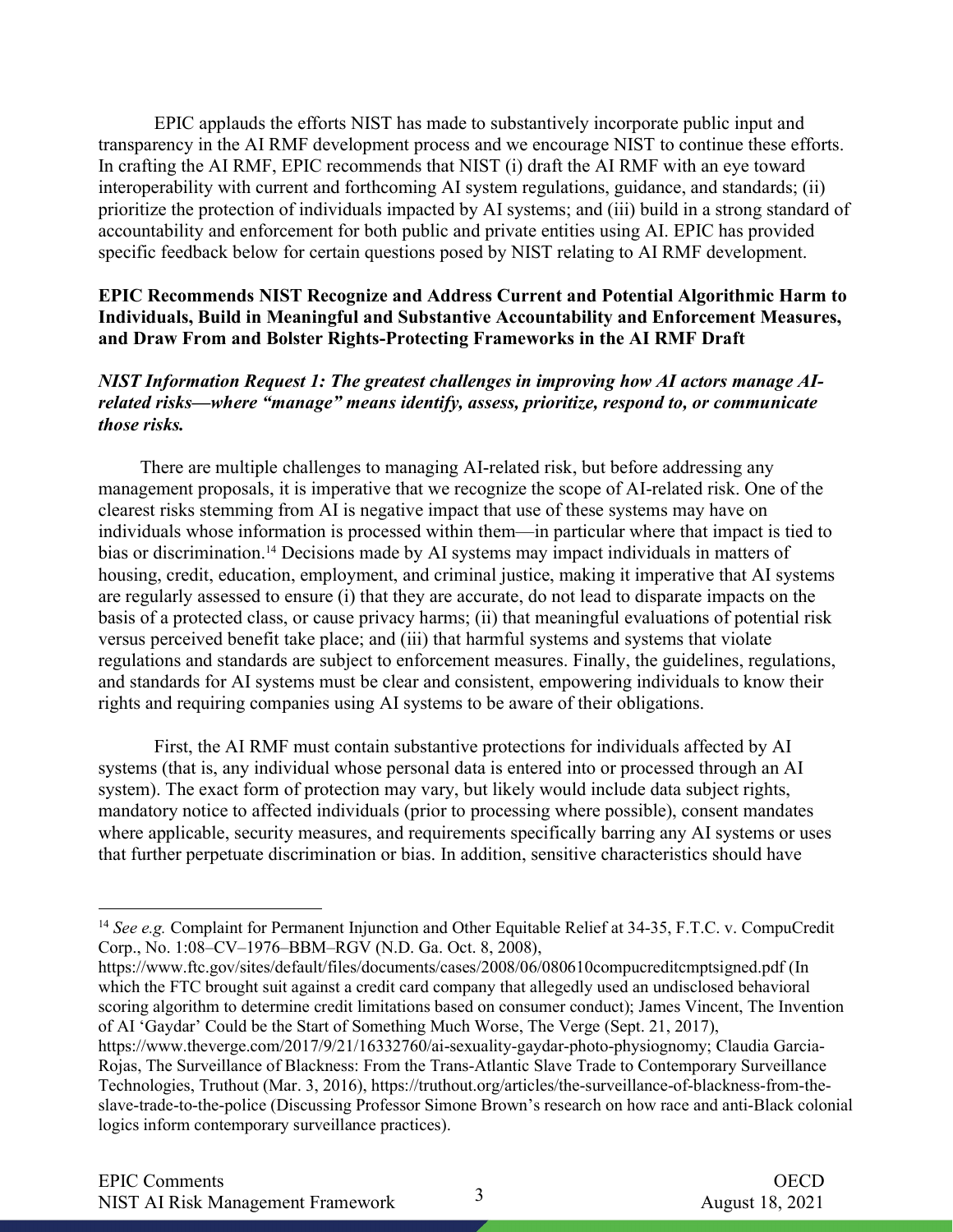specific protections—sensitive characteristics would include, for example, the information of children or information specifically pertaining to race, sexuality, gender, or ethnicity.<sup>15</sup>

EPIC also recommends that emotion recognition systems and biometric categorization systems be banned outright. Emotion recognition systems rely on algorithms based on the idea that both universal emotions and a clear correlation between emotion and facial expression exist—beliefs that have since been disproven.16 Similarly, biometric categorization systems are based on the belief that certain physical characteristics can be linked to specific traits. This is essentially a form of digital phrenology.<sup>17</sup> Companies using these system types have claimed to be able to predict anything from the likelihood of terrorist leanings to sexuality based solely on analyzing facial features.18 Both of these system types have persistent and inherent problems of both inaccuracy and bias that cannot be divided from the systems or meaningfully resolved such that they do not cause harm. EPIC believes these systems to be harmful by their very nature and urges NIST to ban them entirely.

Next, there must be real accountability measures and enforcement for non-compliance included within the AI RMF. Without oversight, measurable demonstrations of compliance efforts, and the possibility of enforcement actions where users of AI systems do not meet the requirements of the AI RMF, there is minimal incentive for companies to prioritize or allocate resources for compliance. The AI RMF may be able to draw from accountability features present in other proposed and active regulations, guidelines, and frameworks, such as fines and injunctions for violations, mandatory impact assessments prior to deployment of an AI system, third party audits of systems—particularly where a system may be considered high-risk, internal checklists and reports

<sup>&</sup>lt;sup>15</sup> See e.g., Claudia Garcia-Rojas, *supra* note 14; James Vincent, *supra* note 14.

<sup>&</sup>lt;sup>16</sup> Kate Crawford, Artificial Intelligence is Misreading Human Emotion, The Atlantic (Apr. 27, 2021), https://www.theatlantic.com/technology/archive/2021/04/artificial-intelligence-misreading-humanemotion/618696/; Lisa Feldman Barret et al., Emotional Expressions Reconsidered: Challenges to Inferring Emotion from Human Facial Movements, 20 Ass'n for Psych. Sci., 1, 46 (2019), available at https://journals.sagepub.com/doi/pdf/10.1177/1529100619832930; see also Krys, Kuba et al., Be Careful Where You Smile: Culture Shapes Judgments of Intelligence and Honesty of Smiling Individuals, Journal of Nonverbal Behavior Vol. 40, 101-116 (2016), available at https://doi:10.1007/s10919-015-0226-4; Charlotte Gifford, The Problem with Emotion-Detection Technology, The New Economy (June 15, 2020), https://www.theneweconomy.com/technology/the-problem-with-emotion-detection-technology. <sup>17</sup> Blaise Aguera y Arcas et al., Physiognomy's New Clothes, Medium (May 6, 2017),

https://medium.com/@blaisea/physiognomys-new-clothes-f2d4b59fdd6a.

<sup>&</sup>lt;sup>18</sup> See Sally Adee, Controversial Software Claims to Tell Your Personality From Your Face, New Scientist (May 27, 2016), https://www.newscientist.com/article/2090656-controversial-software-claims-to-tellpersonality-from-your-face/; Researchers are Using Machine Learning to Screen for Autism in Children, Duke Pratt School of Engineering (July 11, 2019), https://pratt.duke.edu/about/news/amazon-autism-appvideo; Paul Lewis, "I was Shocked it was so Easy": Meet the Professor Who Says Facial Recognition Can Tell if You're Gay, The Guardian (July 7, 2018),

https://www.theguardian.com/technology/2018/jul/07/artificial-intelligence-can-tell-your-sexuality-politicssurveillance-paul-lewis; Madhi Hashemi & Margaret Hall, Criminal Tendency Detection from Facial Images and the Gender Bias Effect, 7 J. Big Data, 1, 1 (2020),

https://journalofbigdata.springeropen.com/articles/10.1186/s40537-019-0282-4#Sec9 (since retracted); Luana Pascu, Biometric Software that Allegedly Predicts Criminals Based on Their Face Sparks Industry Controversy, Biometric Update (May 6, 2020), https://www.biometricupdate.com/202005/biometricsoftware-that-allegedly-predicts-criminals-based-on-their-face-sparks-industry-controversy.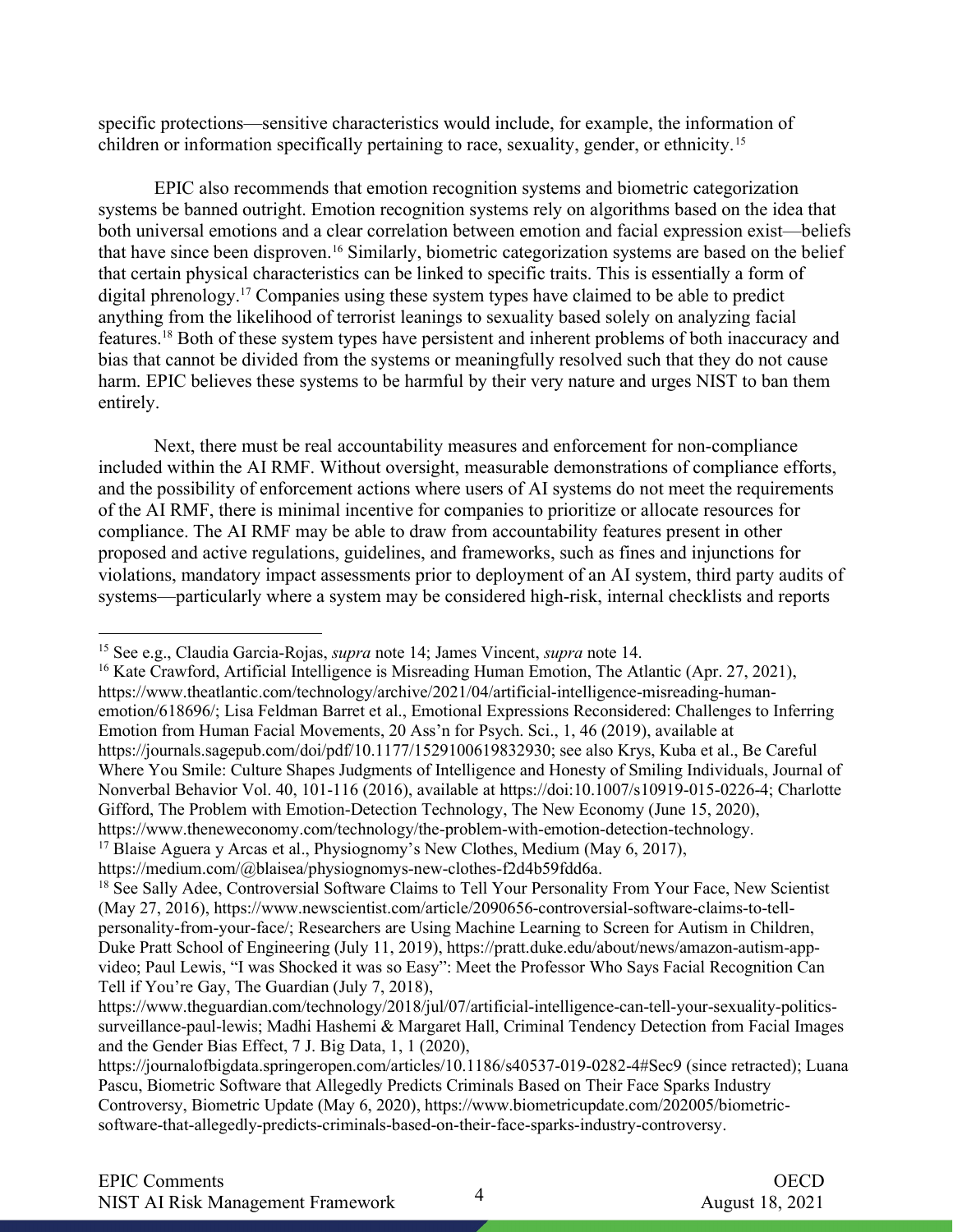documenting meaningful engagement with the AI RMF requirements, and transparency with authorities and affected individuals. An additional enforcement approach that would align with currently-proposed privacy legislation is disgorgement.<sup>19</sup> The current draft of the Data Protection Act of 2021 includes measures for disgorgement of any revenue, data, or technology acquired through violation of a regulation or rule or order of an oversight agency.<sup>20</sup> NIST may want to consider this, both as a way to dissuade improper use of AI systems and to coordinate with pending legislation.

Finally, there are currently few obligations, requirements, or uniformly-applicable standards for entities developing or using AI. However, this is swiftly changing. Multiple regulations, frameworks, and guidelines have been proposed in the past year directly aimed at AI systems.<sup>21</sup> In drafting the AI RMF, NIST should evaluate the specific requirements, obligations, and stipulations contained in these measures and ensure that the AI RMF does not contradict these regulations or enshrine a lower standard of protection that would weaken these measures or cause confusion, either for AI system operators or individuals affected by AI systems.

# NIST Information Request 7: AI risk management standards, frameworks, models, methodologies, tools, guidelines and best practices, principles, and practices which NIST should consider to ensure that the AI RMF aligns with and supports other efforts.

There have been several AI principles proposed by industry, academia, civil society, and governments. Of these, EPIC recommends that NIST use principles from the UGAI and the OECD AI Principles to guide the AI RMF.

 The UGAI framework for AI governance, based on the protection of human rights, was presented at the 2018 Public Voice meeting in Brussels, Belgium.<sup>22</sup> The UGAI has been endorsed by more than 250 experts and 60 organizations in 40 countries.<sup>23</sup> Widespread endorsement of the UGAI principles indicates that adoption of the principles would help to align the AI RMF with predominant global standards. We recommend that the elements of the UGAI be incorporated where possible when developing the AI RMF and that NIST should ensure that the AI RMF is compatible with the UGAI. The UGAI comprises twelve principles:

- 1. Right to Transparency
- 2. Right to Human Determination
- 3. Identification Obligation
- 4. Fairness Obligation

 $19$  S. 2134, 117<sup>th</sup> Cong. (2021).

<sup>&</sup>lt;sup>20</sup> *Id.* at  $\frac{$13(e)(1)(B)(4)}{4}$ .

 $21$  See Commission Proposal for a Regulation of the European Parliament and of the Council Laying Down Harmonised Rules on Artificial Intelligence (Artificial Intelligence Act) and Amending Certain Union Legislative Acts, COM(2021) 206 final (Apr. 21, 2021); Public consultation on the OECD Framework for Classifying AI Systems, Organisation for Economic Cooperation and Development (June 2021) https://oecd.ai/classification; Recommendation of the Council on Artificial Intelligence, OECD (May 21, 2019) [hereinafter OECD AI Principles], https://legalinstruments.oecd.org/en/instruments/OECD-LEGAL-0449.

<sup>&</sup>lt;sup>22</sup> Universal Guidelines for Artificial Intelligence, The Public Voice (Oct. 23, 2018) [hereinafter Universal Guidelines], https://thepublicvoice.org/ai-universal-guidelines/.  $^{23}$  Id.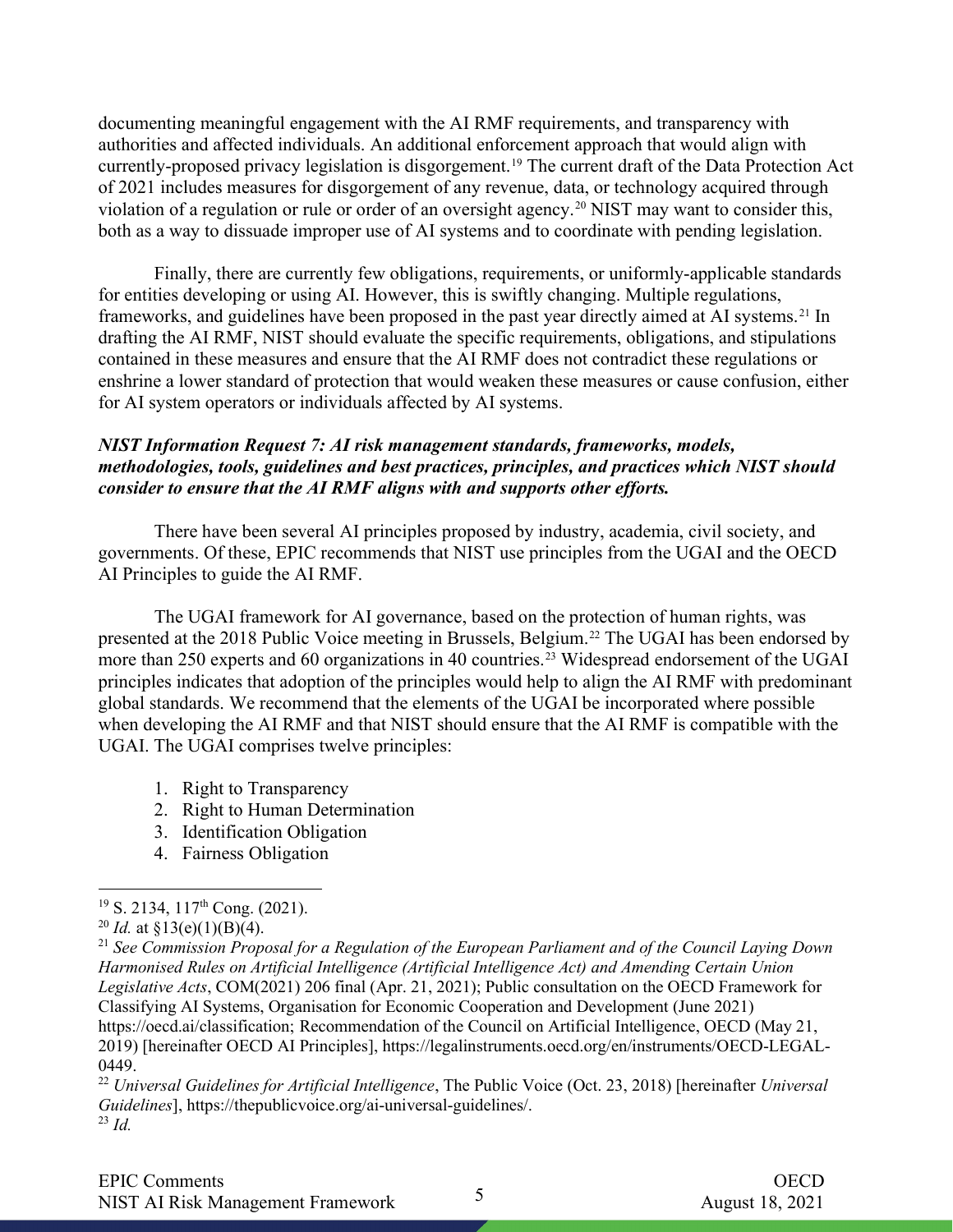- 5. Assessment and Accountability Obligation
- 6. Accuracy, Reliability, and Validity Obligations
- 7. Data Quality Obligation
- 8. Public Safety Obligation
- 9. Cybersecurity Obligation
- 10. Prohibition on Secret Profiling
- 11. Prohibition on Unitary Scoring
- 12. Termination Obligation<sup>24</sup>

NIST should also review and consider incorporating the AI principles adopted by the Organization of Economic Cooperation and Development ("OECD AI Principles").<sup>25</sup> The OECD AI Principles were adopted in 2019 and endorsed by 42 countries—including several European Countries, the United States, and the G20 nations.26 While largely aligning with the principles of the UGAI, the OECD AI Principles provide additional considerations that may be beneficial to development of the AI RMF. Adopting the OECD AI Principles would not only assist with interoperability but would also address the additional identified key principles of meaningful protections for individuals and accountability. The OECD AI Principles establish international standards for AI use:

- 1. Inclusive growth, sustainable development and well-being
- 2. Human-centered values and fairness
- 3. Transparency and explainability
- 4. Robustness, security, and safety
- 5. Accountability<sup>27</sup>

NIST should also be guided by Office of Management and Budget ("OMB") draft guidance regarding how federal agencies should regulate AI. The draft OMB guidance published on January 7, 2020, called on agencies, when considering regulations or policies related to AI applications, "to promote advancements in technology and innovation, while protecting American technology, economic and national security, privacy, civil liberties, and other American values."28 The principles set forth in the draft regulation are:

- 1. Public Trust<sup>29</sup>
- 2. Public Participation<sup>30</sup>
- 3. Scientific Integrity and Information Quality<sup>31</sup>

 $^{24}$  *Id.* 

<sup>&</sup>lt;sup>25</sup> Recommendation of the Council on Artificial Intelligence, OECD (May 21, 2019) [hereinafter OECD AI Principles], https://legalinstruments.oecd.org/en/instruments/OECD-LEGAL-0449.

 $26$  U.S. Joins with OECD in Adopting Global AI Principles, NTIA (May 22, 2019),

https://www.ntia.doc.gov/blog/2019/us-joins-oecd-adopting-global-ai-principles.

 $27$  OECD AI Principles, supra note 25.

 $28$  Draft Memorandum for the Heads of Executive Departments and Agencies, Office of Management and Budget, January 7, 2020 https://www.whitehouse.gov/wp-content/uploads/2020/01/Draft-OMB-Memo-on-Regulation-of-AI-1-7-19.pdf.

<sup>29</sup> OMB Guideline 1.

<sup>30</sup> OMB Guideline 2.

<sup>&</sup>lt;sup>31</sup> OMB Guideline 3.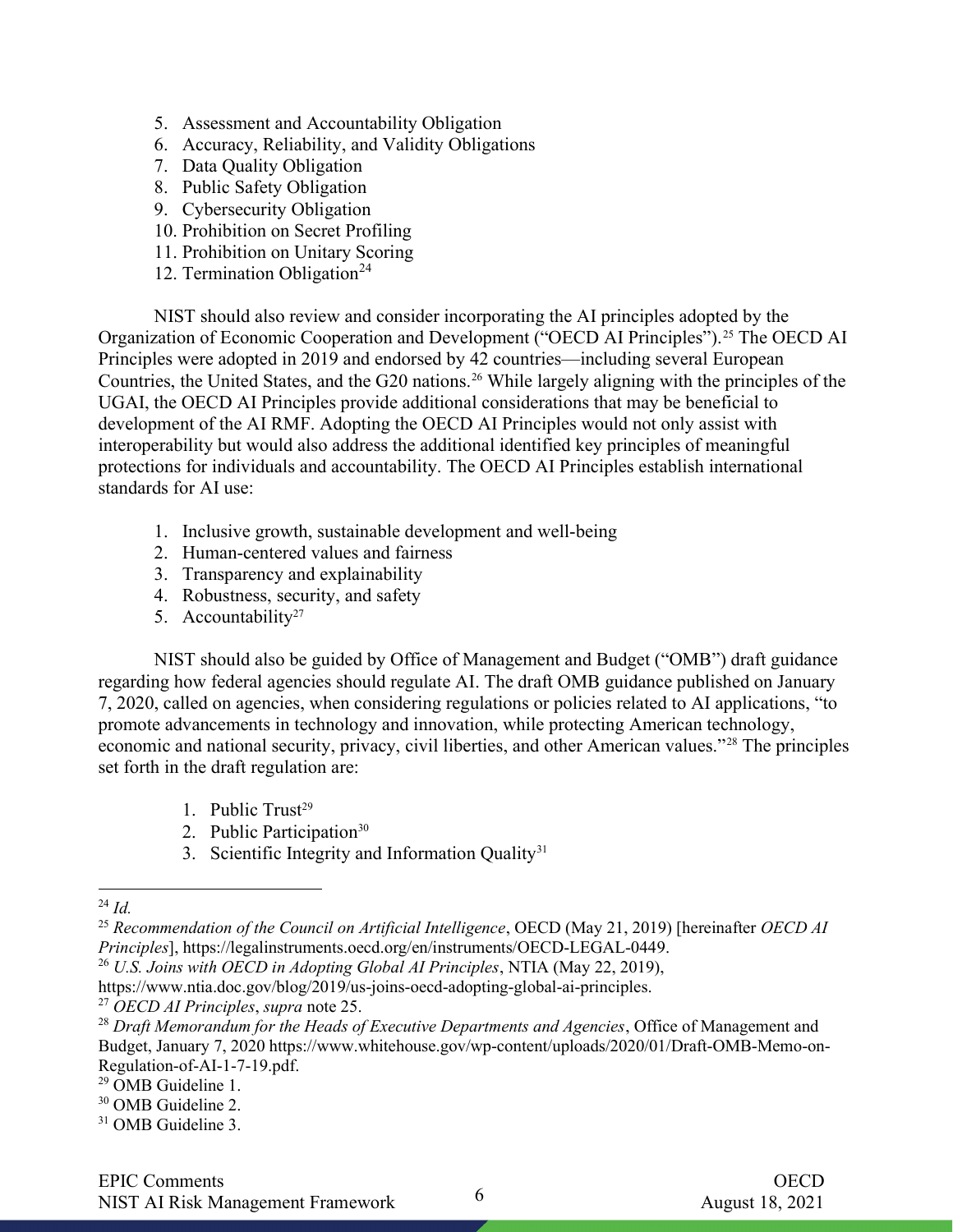- 4. Risk Assessment and Management<sup>32</sup>
- 5. Benefits and  $Cost<sup>33</sup>$
- 6. Flexibility<sup>34</sup>
- 7. Fairness and Non-discrimination<sup>35</sup>
- 8. Disclosure and Transparency<sup>36</sup>
- 9. Safety and Security<sup>37</sup>
- 10. Interagency Coordination<sup>38</sup>

### NIST Information Request 9: The appropriateness of the attributes NIST has developed for the AI Risk Management Framework.

NIST identified several relevant attributes that they believe should be considered throughout the AI RMF development process: (i) be consensus driven and regularly updated through an open and transparent process; (ii) provide common definitions; (iii) use plain and understandable language; (iv) be risk-based, outcome-focused, voluntary, and non-prescriptive; (v) fit into an entity's broader risk management strategy; and (vi) be a living document capable of being updated with developments in technology and culture.<sup>39</sup>

 Broadly, these are appropriate attributes and EPIC applauds NIST's commitment to an open and transparent process. EPIC encourages NIST to continue engaging with a diverse set of experts and the public at large while developing the AI RMF. While the AI RMF is aimed mostly at designing, developing, and using AI, EPIC urges NIST to consider perspectives from both those evaluating AI and those affected by AI in creating this tool, as well as privacy advocates and experts with knowledge of how this technology will be developed and deployed. Ultimately, the AI RMF should yield a readable result that helps individuals understand the systems being used.

EPIC recommends strengthening these attributes and adding additional goals that protect human rights. Specifically, NIST should consider making the framework mandatory for certain sensitive applications. In addition, as an expert body that can play a key role in the development of AI regulation, NIST should develop an AI RMF that can inform policy development and updates from federal and state regulators. The AI RMF has the potential to empower individuals who are the subjects of AI systems to understand more about the risk of these systems and more successfully navigate their own involvement, as well as identifying the entities in power contracting, buying, or implementing these systems.

- <sup>34</sup> OMB Guideline 6.
- <sup>35</sup> OMB Guideline 7.
- <sup>36</sup> OMB Guideline 8.
- <sup>37</sup> OMB Guideline 9.
- <sup>38</sup> OMB Guideline 10.

<sup>32</sup> OMB Guideline 4.

<sup>33</sup> OMB Guideline 5.

<sup>39</sup> Artificial Intelligence Risk Management Framework, supra note 1 at 40811-40812.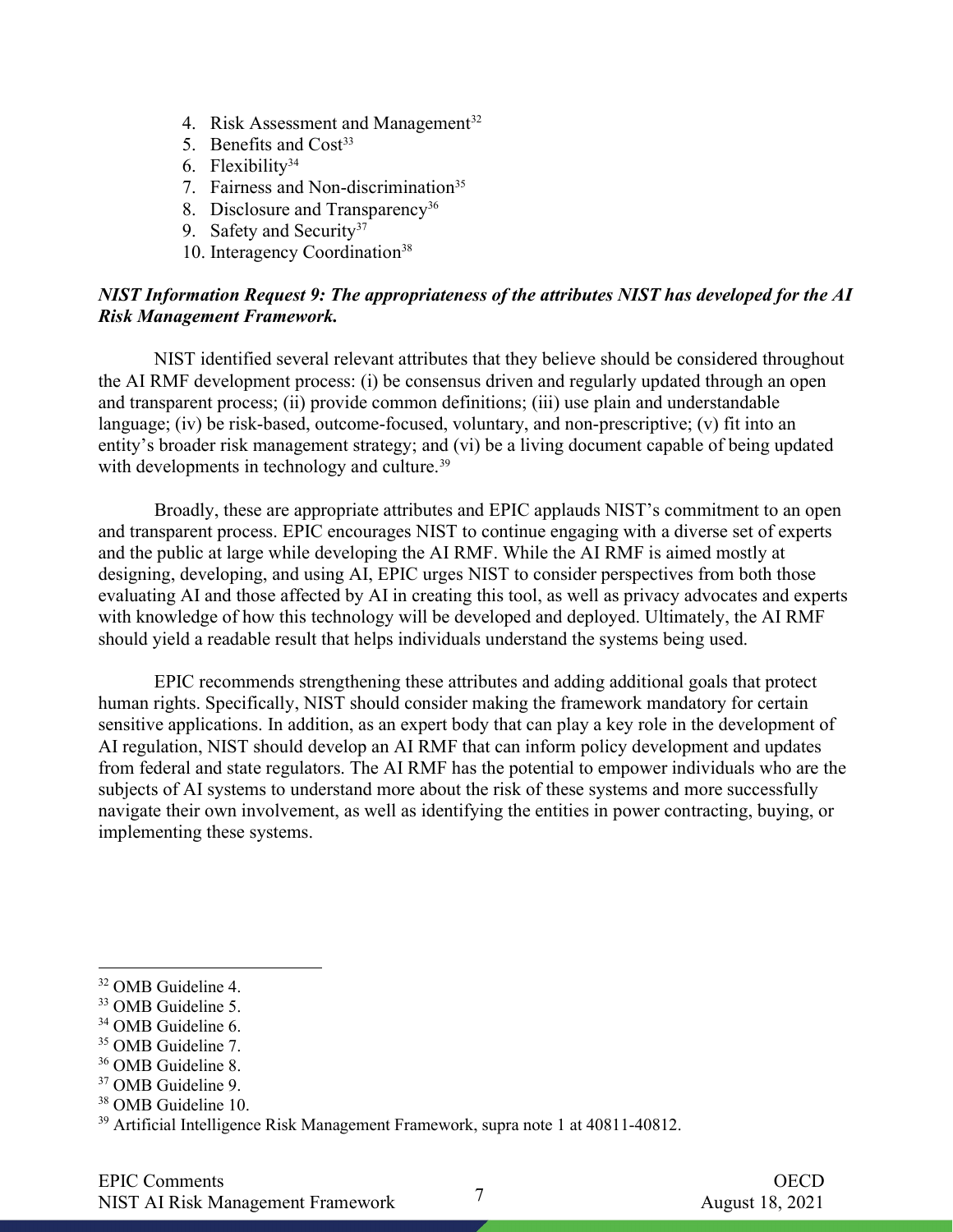### NIST Information Request 12: The extent to which the Framework should include governance issues, including but not limited to make up of design and development teams, monitoring and evaluation, and grievance and redress.

The AI RMF must incorporate meaningful measures of accountability in order to ensure that AI systems meet legal and ethical requirements and to incentivize compliance for companies engaged in algorithmic practices. The use of impact assessments, ongoing review and evaluation of AI systems, and substantial enforcement for violations of these requirements should be considered as useful and measurable ways to mandate accountability within the AI RMF draft.

There are currently nearly no regulatory reporting requirements—either prior to or during deployment—for the vast majority of AI tools in the U.S. The AI RMF can serve to remedy this gap. In some countries, such as Canada, certain AI systems used in public contexts must undergo Algorithmic Impact Assessments that assess the riskiness of an individual system based on the sensitivity of data, certain design attributes, and relation to areas designated as requiring additional considerations and protections.40 A few examples of questions in the Canadian tool include prompts to evaluate the stakes of decisions the system in question makes, vulnerability of subjects, and whether it is a predictive risk assessment.<sup>41</sup> The tool also allows for multiple answer options and detailed explanation of responses. Certain aspects of the Canadian assessment require identification of the downstream processes of a system. This identification process includes asking (i) will the system only be used to assist a decision-maker; (ii) will the system be replacing a decision that would otherwise be made by a human; (iii) will the system be replacing human judgment; (iv) whether the system is being used by the same entity that developed it; and (v) consideration and explanation about both economic and environmental impacts.<sup>42</sup> NIST should consider requiring similar elements in any assessments for AI systems under the AI RMF.

Another potential approach to accountability can be found in the European Commission's proposed regulatory system that would modify governance requirements, restrictions, and levels of AI system evaluation according to the risk level of that AI system and its proposed use. In evaluations under the European Commission's Proposed Artificial Intelligence Act, there are tiers of risky AI applications, including unacceptable AI and high-risk AI, which trigger different regulatory action.<sup>43</sup> This tiered approach to adapting governance requirements to the level of risk could be a useful approach for the AI RMF, imposing more advanced requirements on companies using highrisk systems and ensuring that individual protections remain strong for high-risk endeavors.

With the exception of local ordinances about specific topics and proposed state laws, similar impact assessment requirements or significant disclosure requirements do not exist in U.S. law, though such requirements are included in legislative proposals.<sup>44</sup> This current lack of review and evaluation of systems provides an opportunity for NIST's development of the AI RMF to help guide

<sup>40</sup> Canada Digital Services, Algorithmic Impact Assessment (last visited June 9, 2021), available at https://open.canada.ca/aia-eia-js/?lang=en.

 $^{41}$   $\tilde{I}d$ .

 $42$  *Id.* 

<sup>&</sup>lt;sup>43</sup> Commission Proposal for a Regulation of the European Parliament and of the Council Laying Down Harmonised Rules on Artificial Intelligence (Artificial Intelligence Act) and Amending Certain Union Legislative Acts, COM(2021) 206 final (Apr. 21, 2021).

<sup>&</sup>lt;sup>44</sup> See e.g. S. 2134, 117<sup>th</sup> Cong. (2021), H.R. 2231, 116<sup>th</sup> Cong. (2019).